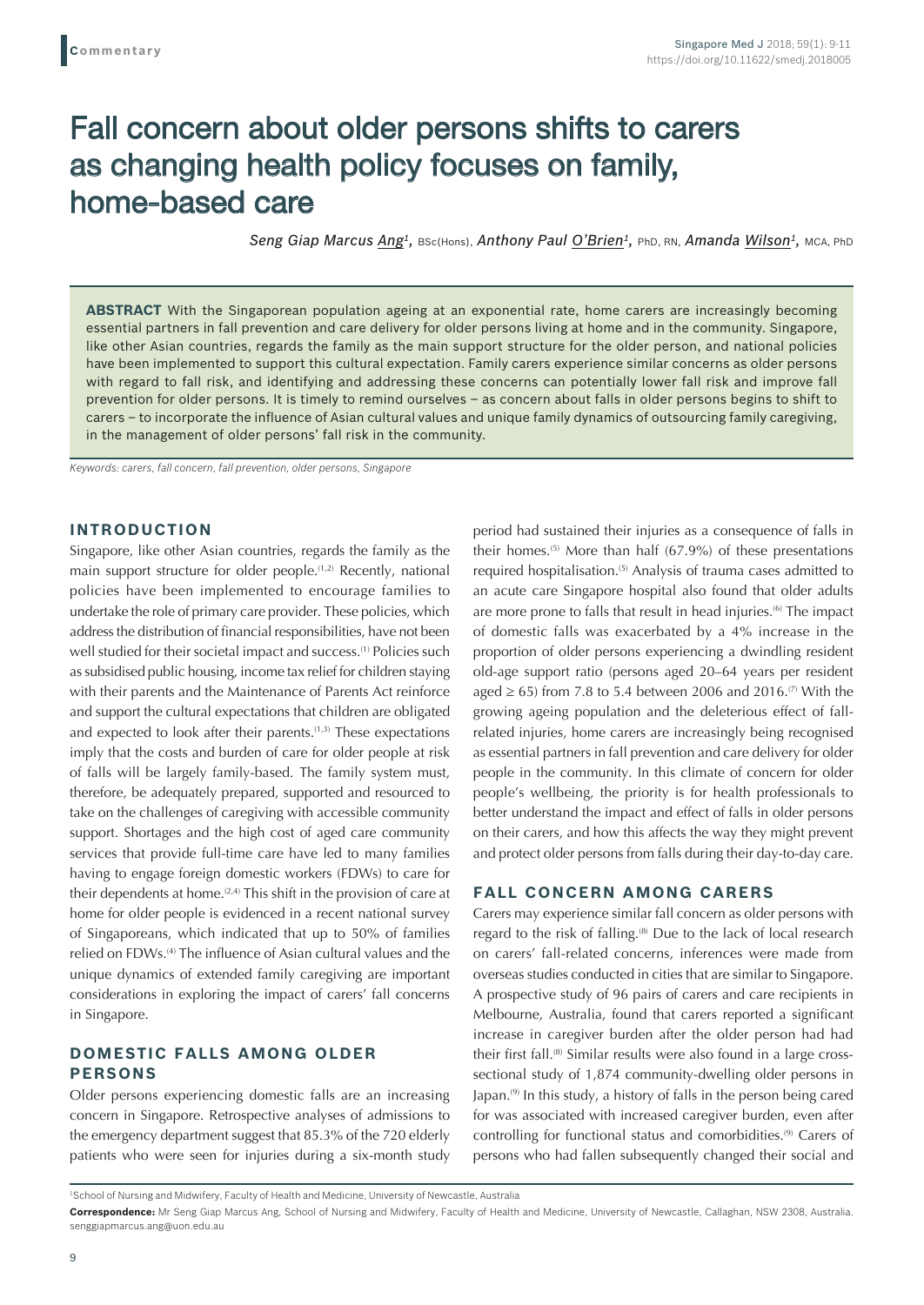work engagements for fear of leaving their care recipients alone.<sup>(8)</sup> Older people can require higher levels of care following falls or progression of illness that causes falls.<sup>(8)</sup> Among Asian carers in general, societal expectations of filial piety can serve as both a motivator for caregiving and a cause of stress among those who feel that they are unable to fulfil this role.<sup>(10)</sup> In 2011, there were approximately 198,000 FDWs, mostly from the Philippines and Indonesia, working in Singapore, and this number is projected to increase to 300,000 in 2030.<sup>(11,12)</sup> As the country becomes increasingly dependent on FDWs for home caregiving, healthcare professionals need to take into account their understanding of falls and fall concern during the management of older persons' health and safety. Yet, understanding their concerns can be complex and challenging, as the FDWs have to cope with the responsibilities of being the homemaker and full-time family carer.<sup>(11)</sup>

# **CARERS PREVENTING FALLS**

Increasingly, fall prevention programmes are designed to include carers because of their close involvement in delivery of care for older persons. One study on the efficacy of a fall prevention programme for cancer patients reported that involving family carers significantly improved fall risk awareness and fall prevention knowledge.<sup>(13)</sup> Another study assessing the impact of fear of falling among family caregivers on the functional recovery of hip fracture in older persons demonstrated that carers had significantly higher fall-related concerns than the older persons.<sup>(14)</sup> Furthermore, there was a significant correlation between a greater difference in fear of falling (between the carers and older persons) and a longer recovery period in the older persons.<sup>(14)</sup> Another study hypothesised that this outcome was due to overprotective carers who are excessively supportive, taking away the older person's independence.(15) This concept is supported by a longitudinal study that investigated the impact of professional carers' fear of falls on the residents' functional ability and falls in long-term care facilities.(16) In this study, the nurses' and nursing aides' fear of patients experiencing pain and falls was a significant predictor for the use of restraints or restrictions, which in turn led to functional deterioration and injurious falls.<sup>(16)</sup> While the study findings discussed here do not indicate causation and are not generalisable to other populations, there was a significant correlation between the impact of carers' fall concern and the quality of care. Therefore, addressing carers' fall concern is an important element in fall prevention among older persons. This is especially relevant in a climate of global ageing, where alternatives to placement in aged care facilities may be limited.

## **CONCLUSION**

It appears that carers' fall concern plays an important role in the prevention of falls among older persons in the community. This concern may directly influence perceptions of fall risk among carers and older persons, and determine their motivation to progressively and continuously adopt preventive behaviours. The emphasis on filial piety care does not necessarily mean that the care burden falls on the family members, as FDWs are increasingly employed as surrogate caregivers for older persons at home. Yet, this increasing reliance on FDWs for the delivery of care may indicate that families need more support from healthcare services, perhaps delivered directly to the home of the older persons who are at risk of falling. Given that carers could be affected by fall concern, the psychological impact on FDWs is substantial, if not even more significant. Being paid carers, FDWs may be caught in a dilemma between following the instructions of the older persons, who are often their employers, and executing adequate fall preventive measures. Yet, when the older persons fall, FDWs are likely to be accused of being negligent in the care provided. Rather than entrusting the entire delivery of care to families and, indirectly, to FDWs, the ministry and healthcare professionals need to ensure that adequate support is given to families caring for older persons at home. Such support can include increased funding to caring groups that support family caregiving, subsidies for utilisation of home nursing services, aged care community nurse support visits and rapid response services for carers looking after older persons at home. Identifying and addressing carers' needs in the delivery of community care could potentially reduce the reliance on institutional care facilities and allow older persons to age in the community.(17)

#### **ACKNOWLEDGEMENT**

This study is supported by an Australian Government Research Training Program Scholarship.

#### **REFERENCES**

- 1. Mehta KK. A critical review of Singapore's policies aimed at supporting families caring for older members. J Aging Soc Policy 2006; 18:43-57.
- 2. Yeoh BS, Huang S. Foreign domestic workers and home-based care for elders in Singapore. J Aging Soc Policy 2010; 22:69-88.
- Housing and Development Board, Singapore. Living with/near parents or married child. Available at: http://www.hdb.gov.sg/cs/infoweb/residential/ buying-a-flat/resale/living-with-near-parents-or-married-child. Accessed February 14, 2017.
- 4. Østbye T, Malhotra R, Malhotra C, Arambepola C, Chan A. Does support from foreign domestic workers decrease the negative impact of informal caregiving? Results from Singapore survey on informal caregiving. J Gerontol B Psychol Sci Soc Sci 2013; 68:609-21.
- 5. Yeo YY, Lee SK, Lim CY, Quek LS, Ooi SB. A review of elderly injuries seen in a Singapore emergency department. Singapore Med J 2009; 50:278-83.
- 6. Wui LW, Shaun GE, Ramalingam G, Wai KM. Epidemiology of trauma in an acute care hospital in Singapore. J Emerg Trauma Shock 2014; 7:174-9.
- 7. Department of Statistics Singapore. Population Trends. Available at: http:// www.singstat.gov.sg/statistics/visualising-data/storyboards/population-trends. Accessed February 14, 2017.
- 8. Dow B, Meyer C, Moore KJ, Hill KD. The impact of care recipient falls on caregivers. Aust Health Rev 2013; 37:152-7.
- 9. Kuzuya M, Masuda Y, Hirakawa Y, et al. Falls of the elderly are associated with burden of caregivers in the community. Int J Geriatr Psychiatry 2006; 21:740-5.
- 10. Ng HY, Griva K, Lim HA, Tan JY, Mahendran R. The burden of filial piety: a qualitative study on caregiving motivations amongst family caregivers of patients with cancer in Singapore. Psychol Health 2016; 31:1293-310.
- 11. The Singapore National Committee for the United Nations Development Fund for Women, Humanitarian Organisation for Migration Economics, Transient Workers Count Too. Made to work: attitudes towards granting regular days off to migrant domestic workers in Singapore. Available at: http://twc2.org.sg/ wp-content/uploads/2011/12/Madetowork-Dayoff-Report-2011.pdf. Accessed February 14, 2017.
- 12. National Population and Talent Division, Prime Minister's Office, Singapore. Projection of foreign manpower demand for healthcare sector, construction workers and foreign domestic workers. Available at: https://www.nptd.gov.sg/ PORTALS/0/NEWS/OP\_PROJE.PDF. Accessed February 14, 2017.
- 13. Potter P, Pion S, Klinkenberg D, Kuhrik M, Kuhrik N. An instructional DVD fall-prevention program for patients with cancer and family caregivers. Oncol Nurs Forum 2014; 41:486-94.
- 14. Shen J, Hu F, Liu F, Tong P. Functional restriction for the fear of falling in family